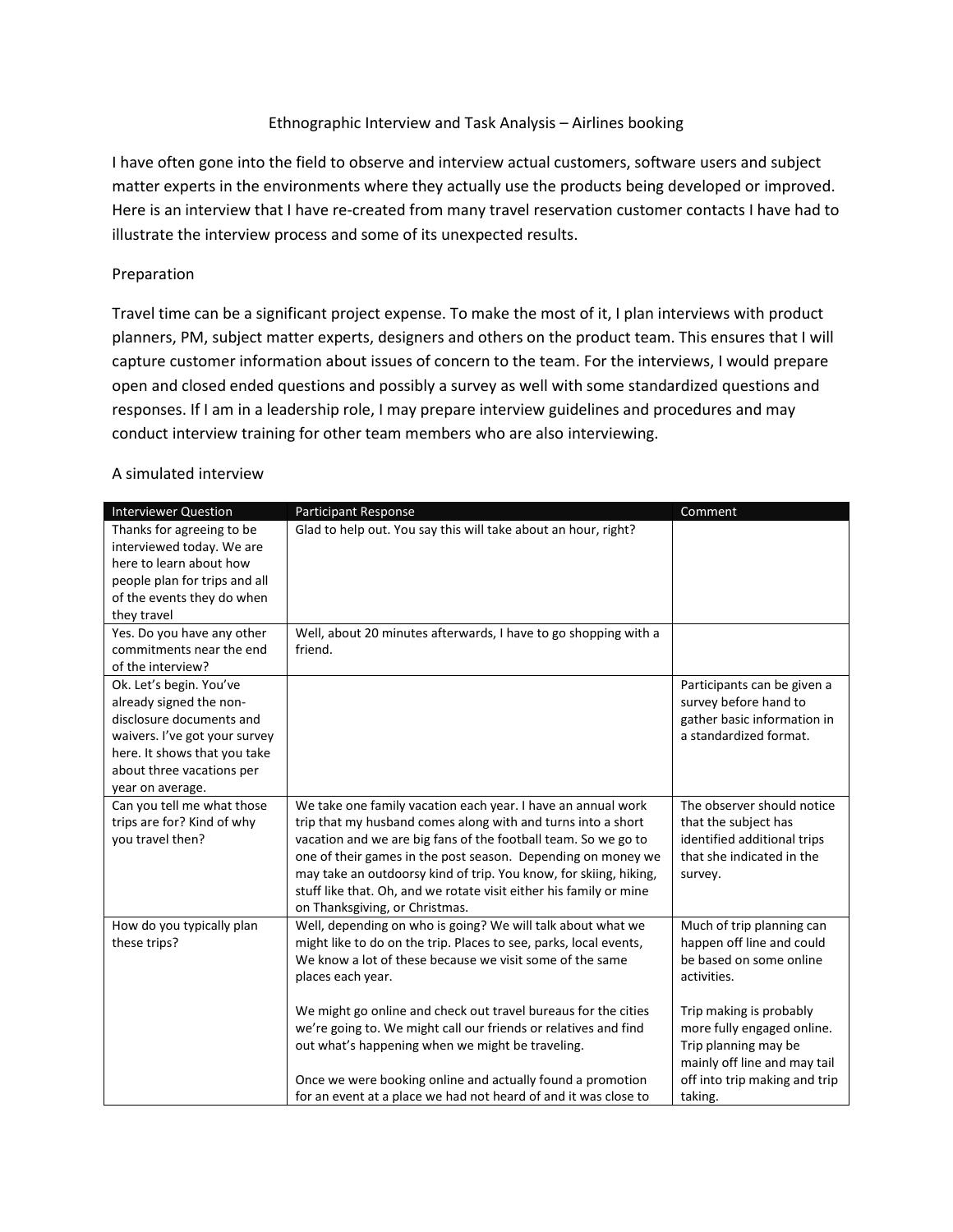|                                                                                                                                                                                                                                                                                                                | where my parents live.                                                                                                                                                                                                                                                                                                                                                                                                                                        |                                                                                                                                                                                                                                      |
|----------------------------------------------------------------------------------------------------------------------------------------------------------------------------------------------------------------------------------------------------------------------------------------------------------------|---------------------------------------------------------------------------------------------------------------------------------------------------------------------------------------------------------------------------------------------------------------------------------------------------------------------------------------------------------------------------------------------------------------------------------------------------------------|--------------------------------------------------------------------------------------------------------------------------------------------------------------------------------------------------------------------------------------|
| So, it seems like you and<br>whoever is going talk out<br>what you might do in<br>addition to your main<br>purpose for the trip? Is that<br>correct?                                                                                                                                                           | Yeah. Mostly. It's not like we go to a travel agent's office and<br>book a vacation. We're not rich. We do it ourselves to save<br>money.                                                                                                                                                                                                                                                                                                                     |                                                                                                                                                                                                                                      |
| From what you are saying, it<br>seems that you don't get<br>online by yourself to plan a<br>trip and make reservations.<br>It's kind of a group process<br>that could take several days.<br>And you talk to family or<br>friends you are visiting or to<br>business people you've got<br>to deal with as well. | Absolutely. The only kind of trip I book by myself is a business<br>trip and even then I coordinate with Bob if he is coming along<br>for a mini-vacation.<br>Sometimes we cluster around the computer. Other times, all of<br>us do our own looking and get together to hash out options. It's<br>gotten a lot more involved now that the kids are in their teens.<br>I'm lucky if I actually get to go to the main place or people I'm<br>traveling to see. | The character of the person<br>booking / planning the trip<br>changes with their family's<br>age composition. No one<br>persona fits all situations<br>even for the same<br>"person."                                                |
| So you are making decisions<br>about where to go and what<br>to do before you get online.<br>Is that right?                                                                                                                                                                                                    | Yes, it is. We're flexible. We don't want to be bored or do the<br>same thing too often. So we keep our options open and don't<br>book 100% of our time.<br>Like I say, we've actually responded to some of the advertising<br>on travel sites. They have so many things to choose from.                                                                                                                                                                      | Most user research for<br>online eCommerce is<br>concerned with user<br>behavior when they are<br>online. My research shows<br>that many customers<br>conduct several stages of<br>their shopping process<br>offline, intermittently |
| This might be a good time to<br>ask you about your<br>experiences on travel web<br>sites.<br>Could you explain that a bit<br>more?                                                                                                                                                                             | Honestly, my experience is different depending on why I am<br>going there. When I've got a trip for the family I'm more open to<br>choices and promotions. But when I'm booking a trip we do<br>every year, it's kind of annoying to have their marketing people<br>pushing every trip they've got in my face.                                                                                                                                                |                                                                                                                                                                                                                                      |
|                                                                                                                                                                                                                                                                                                                | And for business trips, I don't want to see any of that stuff,<br>except maybe til the end. Just let me get the trip set and then<br>deal with any extra free time.                                                                                                                                                                                                                                                                                           | The user's experience<br>varies depending on their<br>purpose, interests and<br>needs for the particular trip<br>they are taking.                                                                                                    |
|                                                                                                                                                                                                                                                                                                                | You know, you talk about trip planning like it is something you<br>do before the trip, then have the trip, then come home.                                                                                                                                                                                                                                                                                                                                    |                                                                                                                                                                                                                                      |
|                                                                                                                                                                                                                                                                                                                | The way we are, I'm planning the trip the whole time I'm on the<br>trip.                                                                                                                                                                                                                                                                                                                                                                                      |                                                                                                                                                                                                                                      |
| Could you tell me about how<br>you shop online for trips you<br>are planning? Kind of your<br>typical steps.                                                                                                                                                                                                   | Sure.<br>So before I start, I know who is traveling.<br>I know why we are making the trip and if we will need a vehicle<br>and a place to stay.                                                                                                                                                                                                                                                                                                               |                                                                                                                                                                                                                                      |
|                                                                                                                                                                                                                                                                                                                | I have a general idea of other things we might do when we are<br>there. I may have some specific requests from the kids.<br>I have a pretty close idea of my or our primary purpose and                                                                                                                                                                                                                                                                       |                                                                                                                                                                                                                                      |
|                                                                                                                                                                                                                                                                                                                | what arrangements I have to make for that purpose.<br>I'll either do this alone or with my husband. It depends on the<br>kind of trip and how much arguing there has been about what to                                                                                                                                                                                                                                                                       |                                                                                                                                                                                                                                      |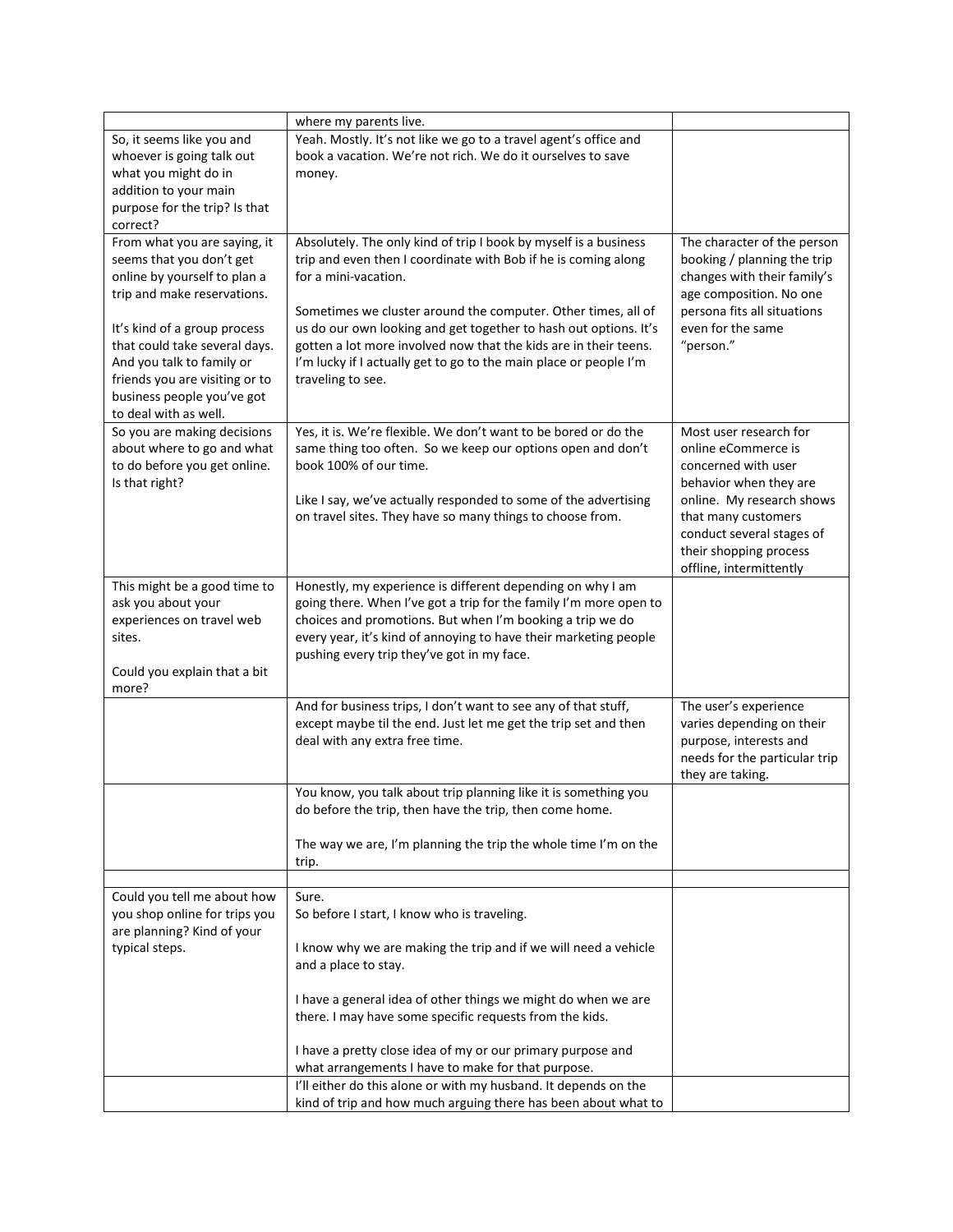| do                                                                       |  |
|--------------------------------------------------------------------------|--|
| I'll get online and go to my favorite travel site.                       |  |
| I've got to give the trip information.                                   |  |
| I like to use the sites that tell me about cheaper seats or              |  |
| available seats if my flight dates are flexible.                         |  |
| I'd really like to enter the least information to start pricing trips.   |  |
| I know the actual fare is going to vary depending on the number          |  |
| of adults and kids, but I'd just like to get the far for one person      |  |
| first for pricing and comparisons.                                       |  |
| So I enter the city I'm leaving from and the one I want to go to. I      |  |
| don't have much choice about that. Although sometimes we do              |  |
| have a choice of another airport. I'd like to know if the other          |  |
| airport has a flight at a better cost or availability when the one       |  |
| I'm trying to get isn't available. You know, or costs too much.          |  |
| Usually they want to know the dates. Except for business travel,         |  |
| I've usually got some flex in my dates. With kids in school, we          |  |
| are more limited that when it is just Bob and me.                        |  |
|                                                                          |  |
| I like the calendars that pop up especially with the days and            |  |
| dates. I need to know what day of the week each date is.                 |  |
| Usually next I enter the times we want to leave. It's so silly these     |  |
| sites show every hour. When you get results you are going to             |  |
| see all hours anyway. I'd be happy with a choice to enter an             |  |
| exact time or just to see options like morning, early afternoon,         |  |
| late afternoon, early evening and late evening. I expect they will       |  |
| give me a range of flights before and after any "exact" times. I         |  |
| wouldn't expect to not see a 2:59 flight if I said show me late          |  |
| afternoon - 3:00 to 6:00.                                                |  |
| So once I've entered the flight information for our trip, I'd just       |  |
| like to see the fares and flights. Like I said I'd like to see the fares |  |
| for one adult person, then when we start reserving seats I would         |  |
| include all the others. This is when I am shopping.                      |  |
| I'll pick the fare I want for departure, choose my seats.                |  |
| Sometimes they can't guarantee the seat. I really need to know           |  |
| if the seat they give me is confirmed or standby. Because we             |  |
| are a family, we want to sit together or Bob and I and the kids          |  |
| together. If they are arguing we may have to separate them. So           |  |
| it's is good if we can say who gets what seat when choosing              |  |
| seats. See now I'm not shopping. I'm making a purchase. But I            |  |
| can still go back to shopping if I need to.                              |  |
| I'll pick the return leg. Again, I want to compare. A lot of airlines    |  |
| share flights. I think this is called codesharing. I want to see         |  |
| other airlines as well as the one I started on.                          |  |
| Then we choose seats again.                                              |  |
| Throughout all of that, I want to know if there are any better           |  |
| deals, flight, or seat availability if I can flex my dates or times.     |  |
| Sometimes I can flex times. Sometimes I can flex dates by one or         |  |
| two days. I don't want to have to go back and redo my search; I          |  |
| just want the site to tell me if anything better is available. I         |  |
| might want to be able to tell it to go and look when I'm not             |  |
| getting what I want.                                                     |  |
| The account management page tells me if it can get any                   |  |
| discount off of my current planned trip. I've used that a few            |  |
| times. I check for any discounts and get back to the checkout            |  |
| I choose the card I want to use, bring up the account                    |  |
| information and make the purchase.                                       |  |
| The site confirms my purchase and shows me the itinerary. It             |  |
| gives me a printable page for it and tells me that it is sending an      |  |